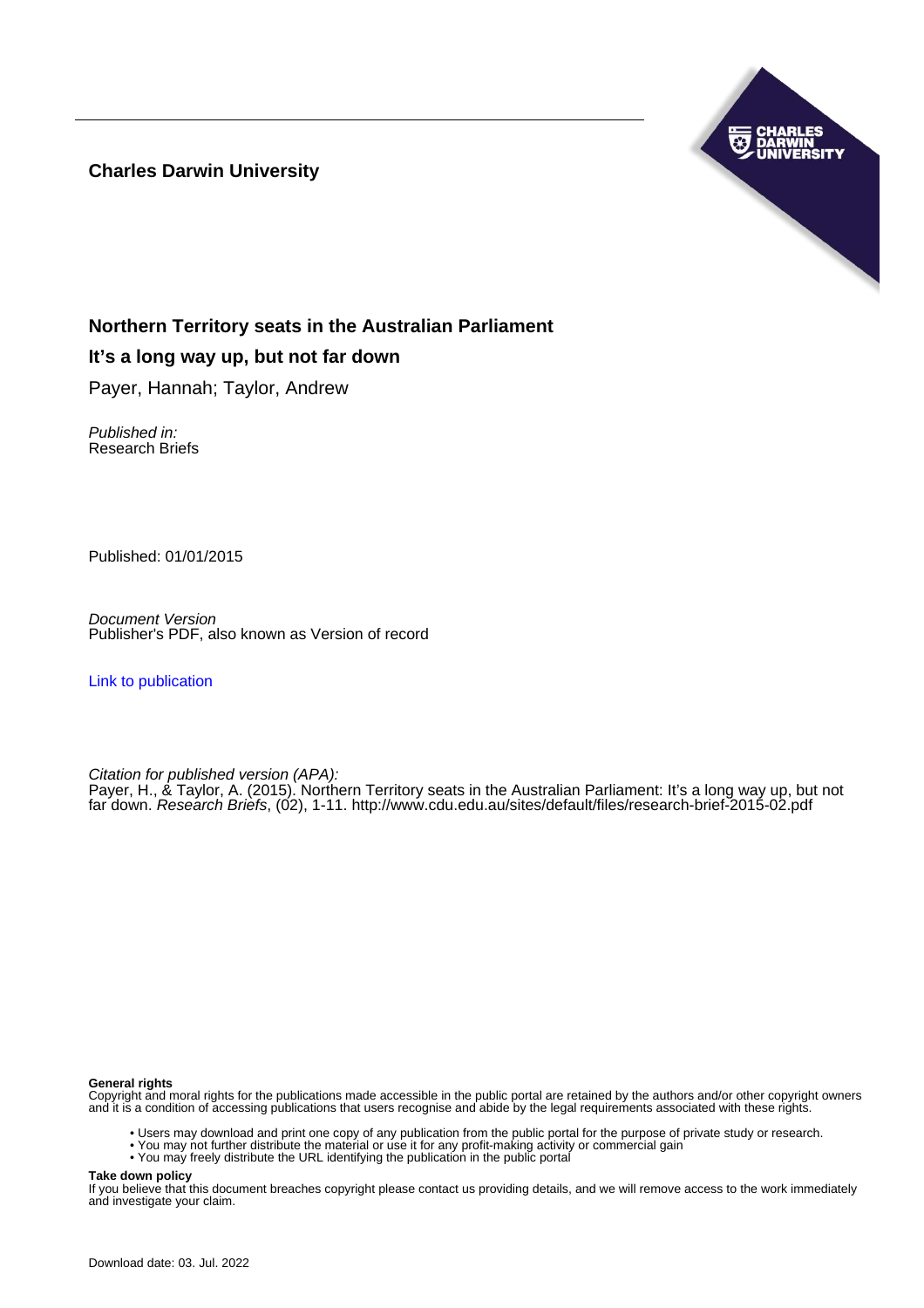

# **Northern Territory seats in the Australian Parliament: It's a long way up, but not far down**

### **Hannah Payer**

# **Dr Andrew Taylor**

Demography and Growth Planning, Northern Institute

[andrew.taylor@cdu.edu.au](mailto:andrew.taylor@cdu.edu.au)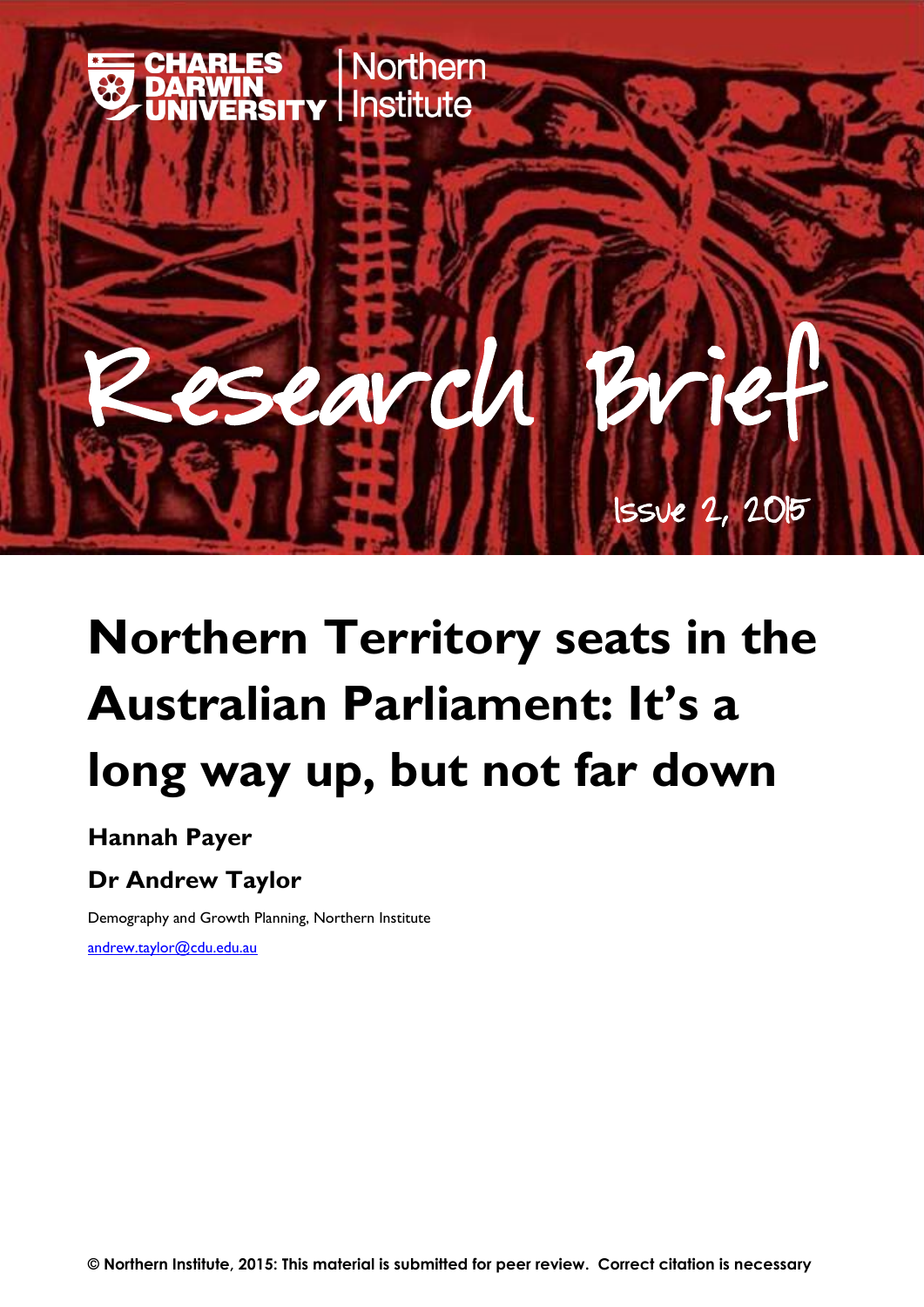

# **RESEARCH AIM**

*Recently record numbers of residents have been leaving the Northern Territory for interstate, despite data suggesting a very strong economy. The relatively low rates of population growth which are resulting puts at risk our political representation in the national parliament (the House of Representatives). In this study we use long-term population data to simulate the conditions under which the Territory would lose one of its two seats, and what it would take to gain a further seat in the House of Representatives.*

# **KEY FINDINGS**

- The NT is experiencing record levels of net negative interstate migration equivalent to an entire suburb of Darwin (3,350 people) during 2013-2014.
- This affects the Territory's capacity to maintain its level of representation in the national parliament (House of Representatives).
- Our modelling shows the NT may lose a seat in the House of Representatives as soon as 2016- 2017 if very high levels of net negative interstate migration continue and net overseas migration (currently at high positive levels) reduces.
- Conversely, a continuation of current trends for interstate and overseas migration suggests obtaining a third seat may be a 'long way off', in around the year 2054-55.
- A range of inter-connected reasons for present day high population losses at a time when the economy of the Territory is purportedly in a position of great strength are discussed in this brief.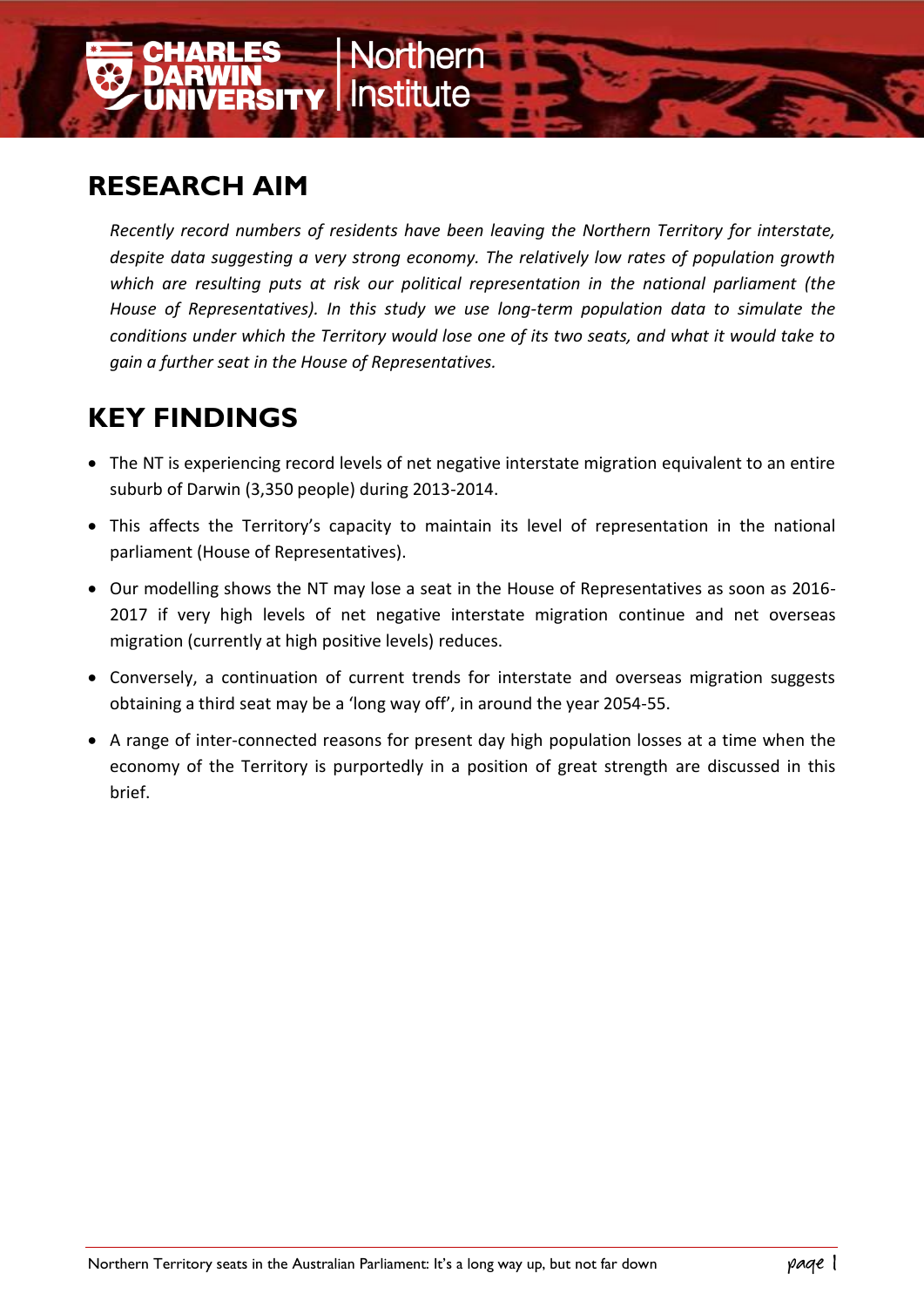# **1. Introduction**

In December 2014, the Australian Bureau of Statistics (ABS) released population estimates for the year ending 30 June 2014 (ABS, 2014a). These data indicated record levels of net population loss from the Northern Territory (NT) to interstate, at around 3,350 (the equivalent to a northern suburb of Darwin or a large suburb in Alice Springs) in the year to June 2014. At Territory and State levels population change has three different components: *Natural Increase* (NI - number of births minus number of deaths), N*et Overseas Migration* (NOM - net gain or loss of population through immigration to Australia and emigration from Australia) and *Net Interstate Migration* (NIM - net gain or loss of population through the movement of people from one state or territory of usual residence to another). Although all States and Territories experienced positive population growth in the year ending 30 June 2014, the proportion each of these components contributed to population growth varied greatly (ABS, 2014a).

**SITY | Institute** 

In the Northern Territory major observations on the components of change for that year were (ABS, 2014b):

- A net interstate migration loss of -3,344 people, a record for the Territory (excluding evacuations after Cyclone Tracy).
- Overseas migration continued at relatively high levels, but was slightly below the record year of 2012-13 at 2,983 people for the year 2013-14.
- Natural increase in the Northern Territory remained fairly stable at 2,899 people.

These trends mean that the Northern Territory experienced population growth of just 1.05% compared to a national growth rate of 1.58% in the year 2013-14. Historically, this rests below the NT's average growth rate of 1.24% for the past 5 years (2009-10 until 2013-14) and it means that the Territory is losing part of its share of the national population (currently at around 1%).

Figure 1 provides ten years of data for the components of population change. NI was relatively consistent with a 5 year average of 2,949 per annum and a 10 year average of 2,862 per annum. NOM has increased markedly since 2011 with an average of 2,654 per year over the past 5 years and an average of 2,104 per year for the last ten years. In contrast, NIM has plummeted since 2009-2010 and is currently at a 5-year average of -1,839 per year and a 10-year average of -1,274 per year.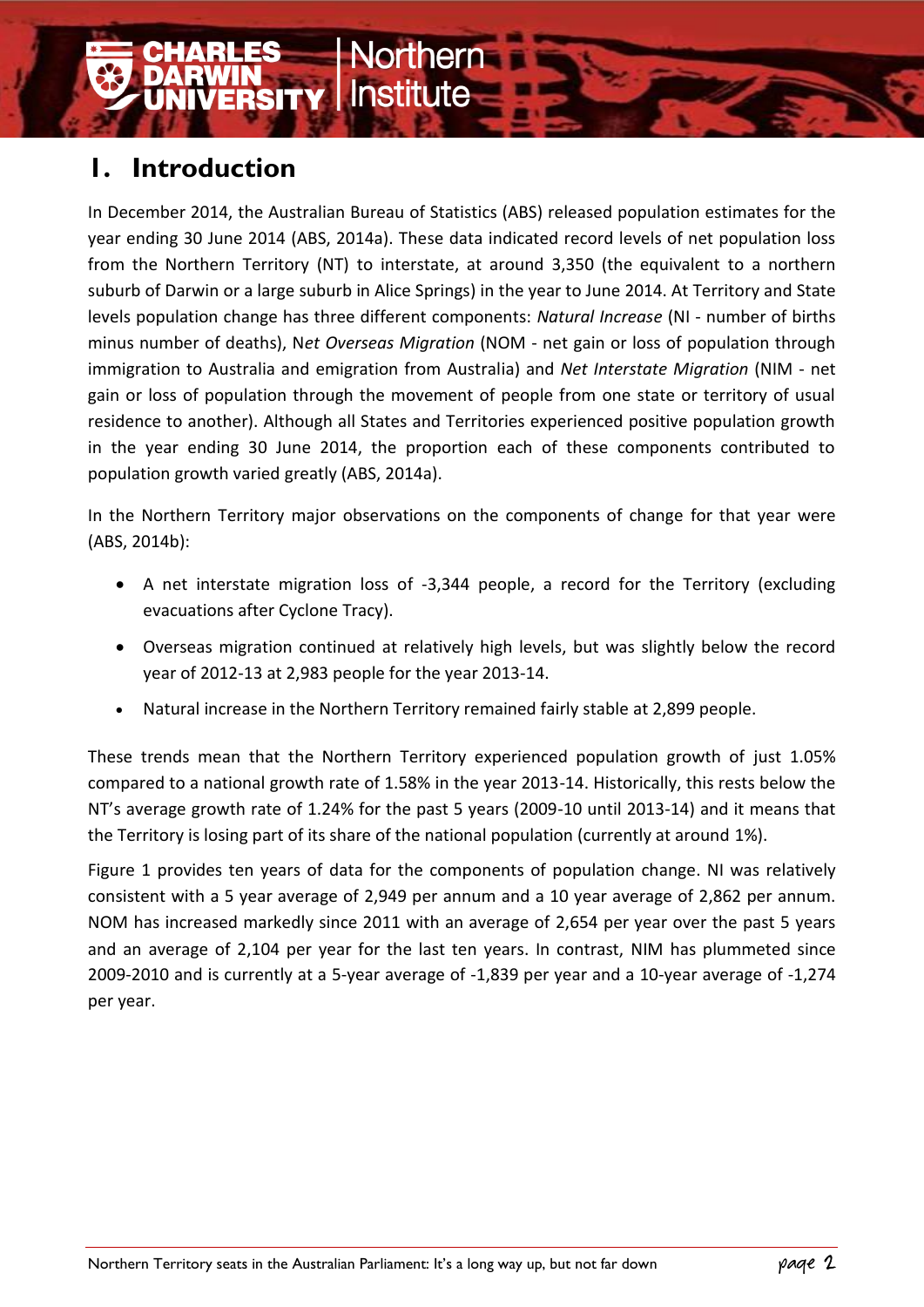**Figure 1: Northern Territory Components of Population Change 2004-05 to 2013-14**



#### Source: ABS, 2014c

The record levels of NIM losses have occurred despite indicators on the strength of the economy suggesting the Territory is experiencing low unemployment rates and substantial economic growth. Reports propose that economic performance has been bolstered by construction associated with expansions in the oil and natural gas industry in particular (ABC, 2015). The consequences of the Territory losing share of the national population are far reaching and may seem contradictory during a time of high economic achievements (on paper at least). In the past, population outflows to interstate have led to the loss of a Territory seat in the national parliament (see Wilson et al., 2005) and reductions in Goods and Services Tax (GST) revenues for the NT. The current trends again place at risk the Territory's representation in the House of Representatives (HOR) and its share of GST revenues.

In this brief we simulate a range of possibilities for the components of population change to ascertain whether, how and when the Territory might lose its second HOR seat or gain a further seat to hold three. We then comment on a combination of factors that might be resulting in interstate population loss at a time when economic growth is purportedly robust.

### **2. Population and HOR representation entitlements for States and Territories**

Official population estimates or census counts are used in many countries to determine local and regional political representation. In Australia, the Commonwealth Electoral Act 1918 indicates that the number of seats allocated to the population of each State and Territory in the HOR is largely decided by population size. Population size is determined by the Australian Statistician according to State and Territory Estimated Resident Populations (ERPs), with periodic re-calculations made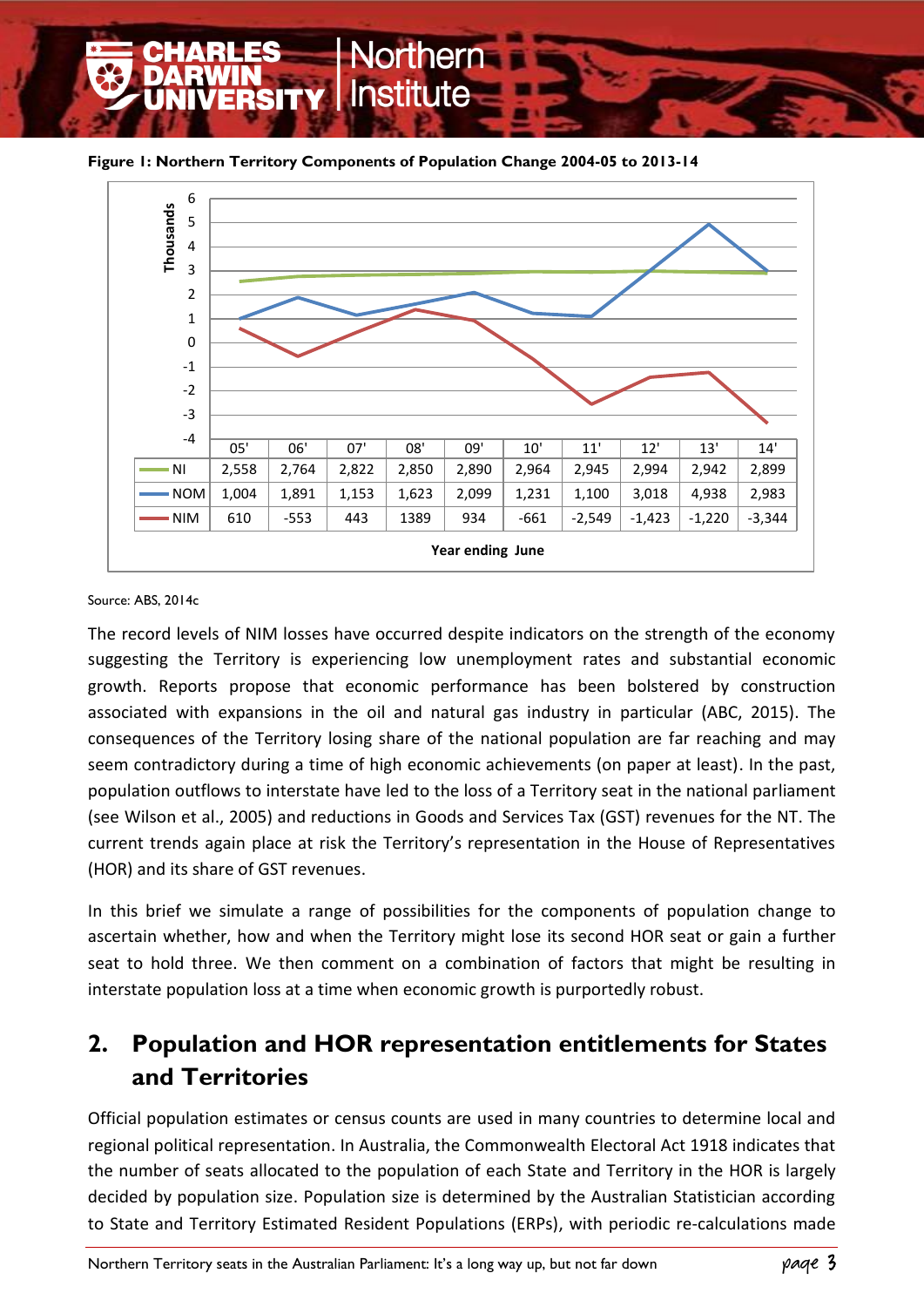to allow for the changing geographical distribution of the nation's population (Wilson et al., 2005; Taylor, 2010).

orthern

**VIN<br>ERSITY I**nstitute

The formulae for calculating the number of seats in the HOR is constrained so that each jurisdiction is allocated whole numbers of seats with the total number of seats across Australia being 150 (Taylor, 2010). The entitlements are calculated by dividing the total population figure for the Commonwealth, excluding Territory populations, by twice the number of Senators for the States to obtain the population quota (Australian Electoral Commission, 2014):

*Total population of the six states / (Number of Senators for the states x 2) = Population quota*

The population quota then divides the population of each State and Territory, and the result rounded to the nearest whole number to determine the number of members of the House of Representatives the State or Territory is entitled to:

*Total population of individual state or territory / Population quota = Number of members*

Important in calculating the number of members for the House of Representatives for a state or territory, if the remainder is more than 0.5, the figure for the number of members is rounded up. If the remainder is less than or equal to 0.5, the figure is rounded down (i.e. 2.5 = 2 members, and  $2.52 = 3$  members).

Moreover, the determination of the total population size of the Territories is slightly different than to the one of the States. The populations of the Territory of Cocos (Keeling) Islands and the Territory of Christmas Island are too small to entitle them to a member in the HOR, hence, the Commonwealth Electoral Act 1918 counts the Cocos and Christmas Island as part of the NT. In addition, Norfolk Islanders who are enrolled to vote in the NT are included (Wilson et al., 2005).

Prior to the year 2000, the Northern Territory was allocated just one seat in the HOR. However, because of the 2001 State and Territory ERP determinations made by the Australian Statistician, for the very first time, the NT was allocated a second seat. However, the second seat was almost lost just a few years later due to slower population growth relative to that of the six States. The result was that the Territory fell just a few people short of the required threshold for two seats (Wilson et al., 2005). The imminent halving of representation resulted in much public and Parliamentary uproar, including formal Parliamentary committee hearings and reports. Most of the outcry focused on perceptions of political unfairness with little attention being given to the key issue at the heart of this matter – namely the difficulty of estimating the Territory's population with sufficient accuracy for the purpose for which it was being used (Taylor, 2010).

Consequently, the procedure for calculating seat entitlements for the NT and ACT was changed in line with the Joint Standing Committee's recommendations. These amendments were made with the intention of largely removing the possibility of Territories being disadvantaged due to uncertainty in the official estimates of their populations. The solution recognised the existence of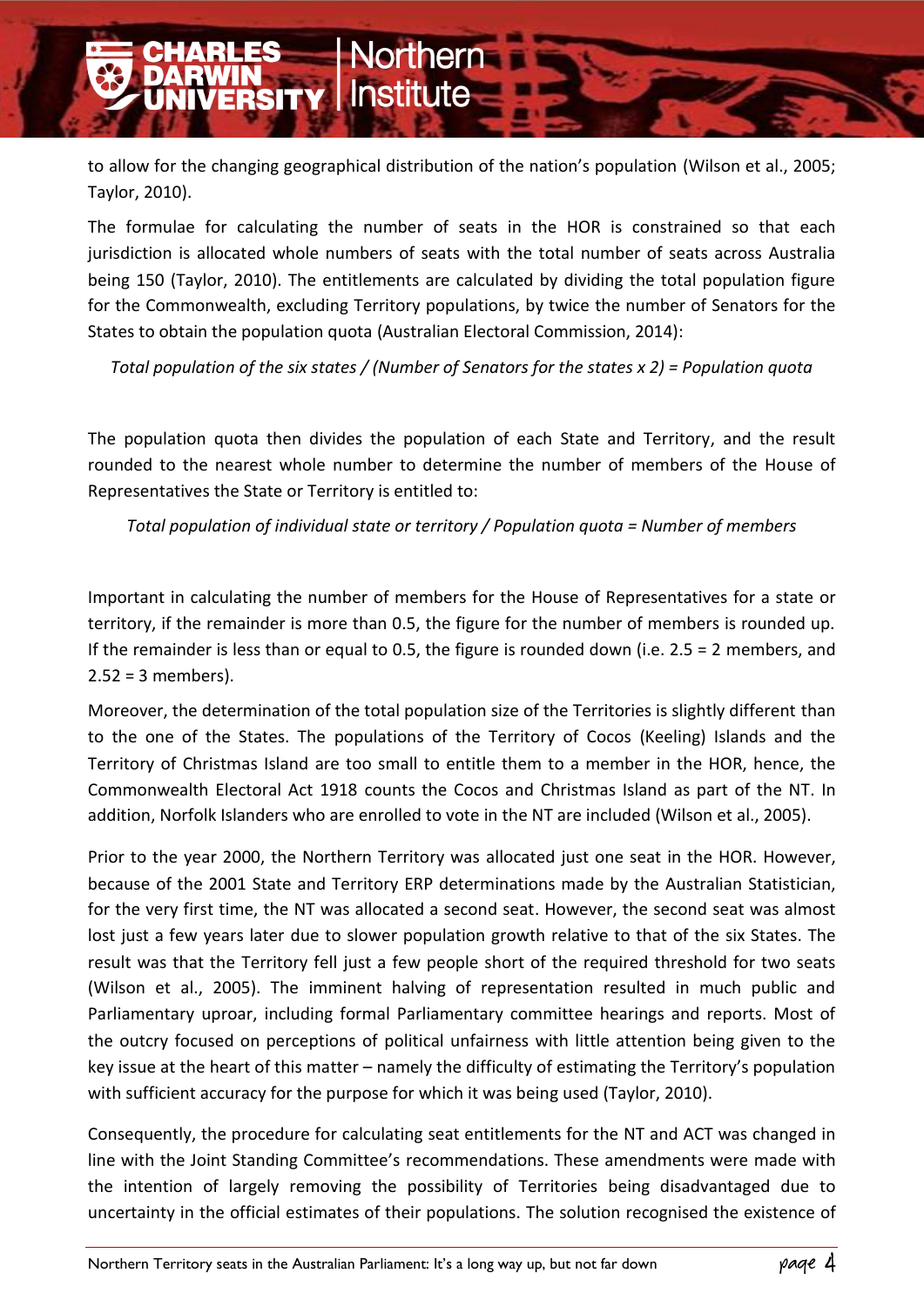uncertainty in ERP counts and based the threshold for seat removal for the NT and the Australian Capital Territory on the ERP minus the lower limit of a confidence interval for the ERP, while continuing to base the threshold for allocation on the ERP itself. Thus, the threshold for removing a HOR seat was reduced by two times the standard error of the ERP (Wilson et al., 2005).

orthern

**TIN<br>ERSITY I**nstitute

The latest determination of seats in the HOR was in November 2014 and is outlined in Figure 2.

| Figure 2: Details of the calculations performed in determining the number of members of the House of |  |
|------------------------------------------------------------------------------------------------------|--|
| Representatives to be chosen in the Northern Territory                                               |  |

|                       | Number of the people of the Northern<br>Territory as ascertained by the Electoral<br>Commissioner | Divided by the<br>Quota | Result of<br>the division | Number of<br>members to be<br>chosen |
|-----------------------|---------------------------------------------------------------------------------------------------|-------------------------|---------------------------|--------------------------------------|
| Northern<br>Territory | 246.478                                                                                           | 158,286,8264            | 1.5572                    |                                      |

Source: Commonwealth of Australia, 2014

The 'result of division' calculations show that in late 2014 the NT barely secured its second seat with the policy of rounding up saving it from a reduction to one seat. A continuation of record net loss of population to interstate is likely to place the NTs second seat at risk. While it is not clear what course of action might be taken by the Electoral Commission, Australian and Northern Territory Governments, should the NT fall below the quota for two seats, there is little awareness or discussion about the tenuous position of the Territory in relation to its level of national political representation.

# **3. Methods**

The data used to create the different population growth scenarios from which we comment on the possibility of the NT losing or gaining a HOR seat were extracted from the latest Australian Demographic Statistics releases (ABS, 2014a; ABS, 2014b; ABS, 2014c). Each scenario represents assumptions for the three components of change: NI, NOM and NIM as described in the following scenarios. We excluded the Cocos (Keeling) and Christmas Islands' population as well as Norfolk residents in calculations of the NT population size for the creation of the scenarios since projections of their populations are not available, and not including them has no tangible effect on the results.

#### **Scenario 1 – Projecting forward at the recent NT average growth rate**

Scenario 1, the baseline scenario, carries forward the average annual growth rate of the NT and other States for the years 2009-10 to 2013-14 (1.24% for the NT and 1.32% for the six States) to ascertain the point at which the Northern Territory would gain a third seat in the HOR. In this scenario we assume that the growth rate is the (end) result of a mix of NIM, NOM and NI (and so we do not examine these components individually in this scenario as we do in the other scenarios). The starting population for the NT is 245,079 based on the ERP figure for 30 June 2014. This is multiplied by the average NT growth rate and divided by a quota of 160,382.702. This quota has been determined by taking the current quota (158,286.8264) and multiplying it by the average annual growth rate for the six States.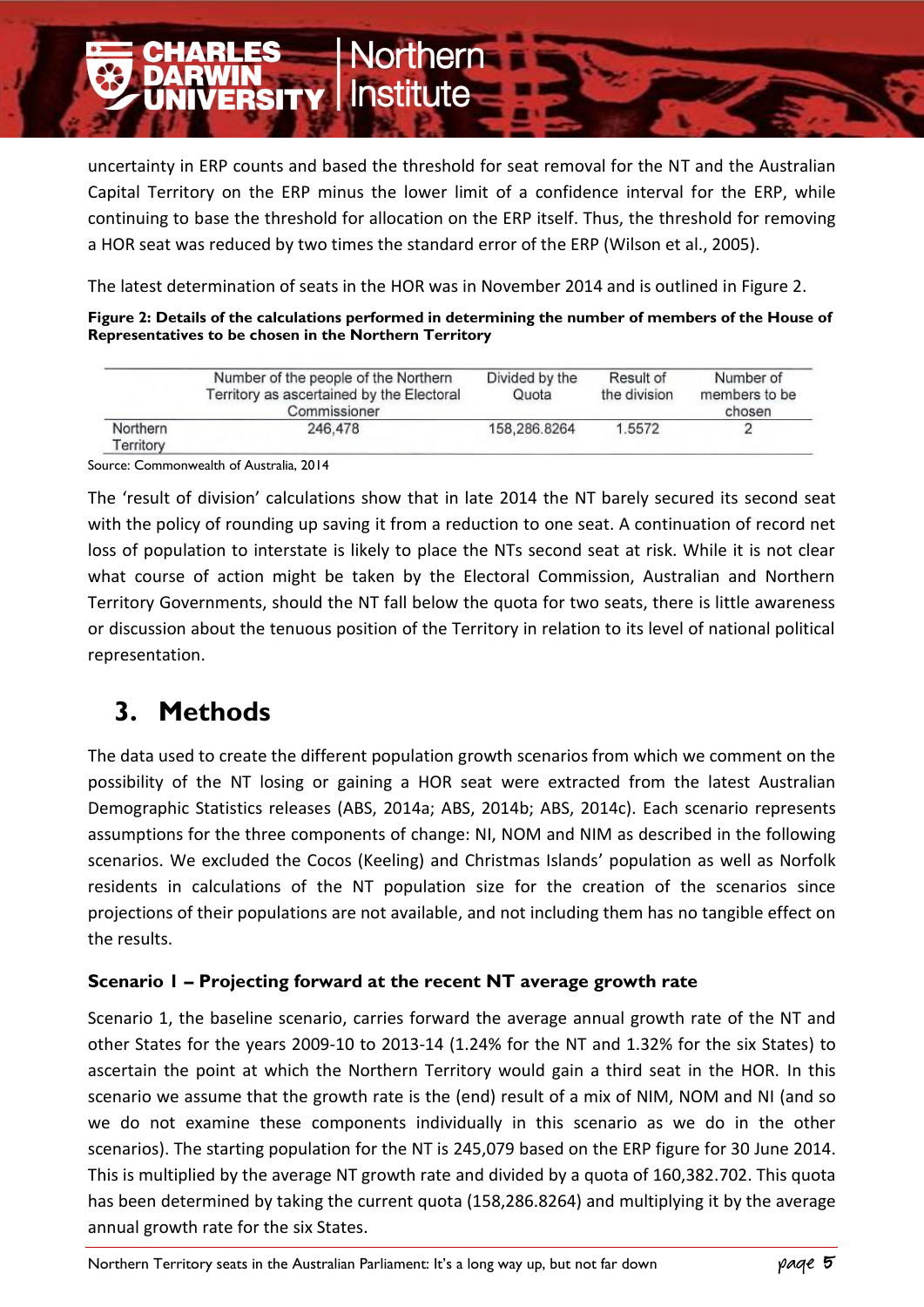#### **Scenario 2 – Continuous Negative NIM**

**TIN<br>Ersity** 

Scenario 2, which can also be described as the worst case scenario, holds NOM at zero, to emphasise the effects of a slowdown from current high rates of NOM to the Territory, in tandem with a continuation of record net negative levels of NIM (-3,344 per annum). NI is held at its 5-year (2009-10 until 2013-14) average.

orthern

**Institute** 

#### **Scenario 3 – Reversing negative NIM to gain a new seat within 20 years**

This scenario is based on the question "What levels of NIM are required to gain an additional seat in the HOR within 20 years?" NOM and NI are held at their 5 year averages (2009-10 until 2013- 14). We then calculate the difference in population required to obtain a further seat within 20 years and ascertain the average annual levels of NIM required to achieve this. In a variation of this scenario (Scenario 3b) we slightly alter the figures and take into consideration a 10 year average for NOM and NI (2005-06 until 2013-14). We then determine NIM based on the same calculations as above. Table 1 provides an overview of the settings for NIM, NOM and NI for the different scenarios.

| <b>Scenario</b> | <b>NIM setting</b>                 | <b>NOM setting</b>                 | <b>NI setting</b>                  |
|-----------------|------------------------------------|------------------------------------|------------------------------------|
|                 | Part of the average growth<br>rate | Part of the average growth<br>rate | Part of the average growth<br>rate |
| $\overline{2}$  | 2013/14 figure of -3,344           | Held at zero                       | 5 year average of 2,949            |
| 3a              | To be determined                   | 5 year average of 2,654            | 5 year average of 2,949            |
| 3 <sub>b</sub>  | To be determined                   | 10 year average of 2,104           | 10 year average of 2,862           |

**Table 1: Overview of scenarios for assessing the possible future loss or gain of a seat in the HOR**

### **4. Results**

The calculations for Scenario 1 reveal that, with the continuation of the average growth rate for the past 5 years, the Northern Territory would not gain an additional seat until the year 2054-55 when its population would be around 563,895 (more than double the 2011 population). The worst case scenario, however, suggest a loss of the NT's second seat very soon - the year 2016-17 - on the basis of a slowdown in NOM and a continuation of record negative NIM. In Scenario 3 we asked the question of what NIM would have to be in order for the Territory to gain a seat within the next twenty years. The result outlines that NIM would have to be at least 1,924 per annum, a turnaround of 5,264 from the 2013-2014 results. Historically, that level of NIM was only experienced in 1981-82 when the NT public service was becoming established after Self-Government (ABS, 2014c). Lastly, the variation of Scenario 3 indicates that, if 10 year averages are considered for NI and NOM, then NIM would have to be even higher in order to obtain a seat within 20 years, at least 2,592 (a turnaround of 5,936 from 2013-2014). Figure 3 summarises the results of all three scenarios.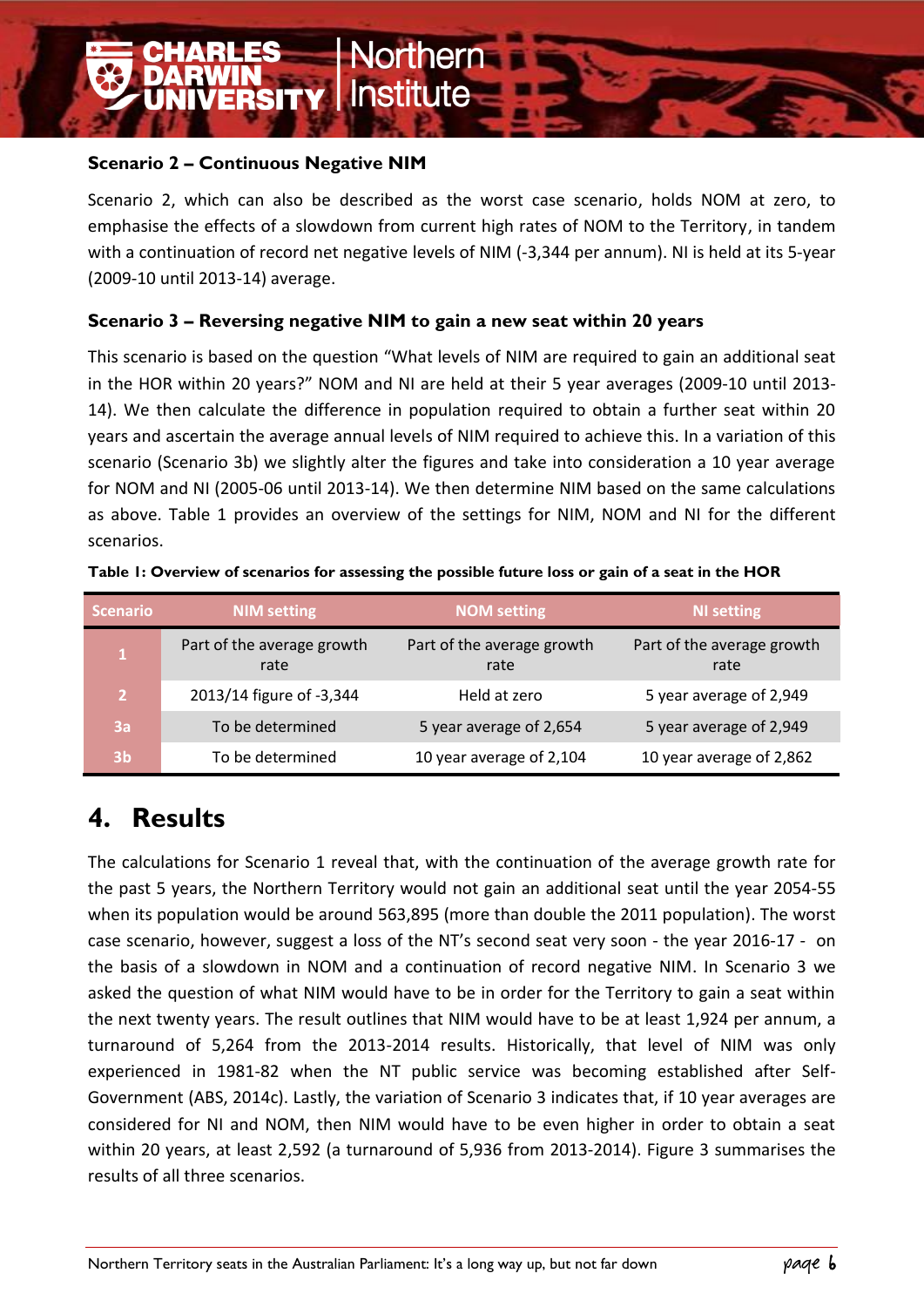**Figure 3: Comparison of Scenarios and an Indication of Seat Gain or Loss**



Source: Author calculations based on ABS data

# **5. Discussion and Conclusion**

In this study we have identified that the NT is experiencing record levels of net negative interstate migration. The extent of NIM losses are equivalent to the entire suburb of Nightcliff, one of Darwin's larger northern suburbs, in just a year. If migration from overseas had not been at the relatively high levels experienced during 2013-2014, the Territory would have gone into population decline. Our scenario modelling on the consequences of recent population change for political representation demonstrate the tenuous nature of population growth and change in the Territory.

The worst case scenario signposts the real risk of the Territory losing a seat in the HOR if NIM continues at record negative levels while the high rates of overseas migrant inflows to the Territory that were experienced recently are reduced. We can consequently say that NOM is 'subsidising' NIM losses to maintain positive population growth. However, it is not possible to say with any certainty whether this increased annual NOM is likely to be maintained into the future given the Department of Immigration and Border Protection forecasts for a reduction of NOM in the years leading up to 2018 (Department of Immigration and Border Protection, 2014). Our scenarios highlight that reductions in NOM will bring forward the loss of the Territory's second seat. Conversely, the 'Reversing negative NIM to gain a new seat within 20 years' (Scenario 3) scenario has demonstrated that gaining a third seat will not take place in the near future without a dramatic turnaround in the levels of net Negative NIM currently being experienced. In relation to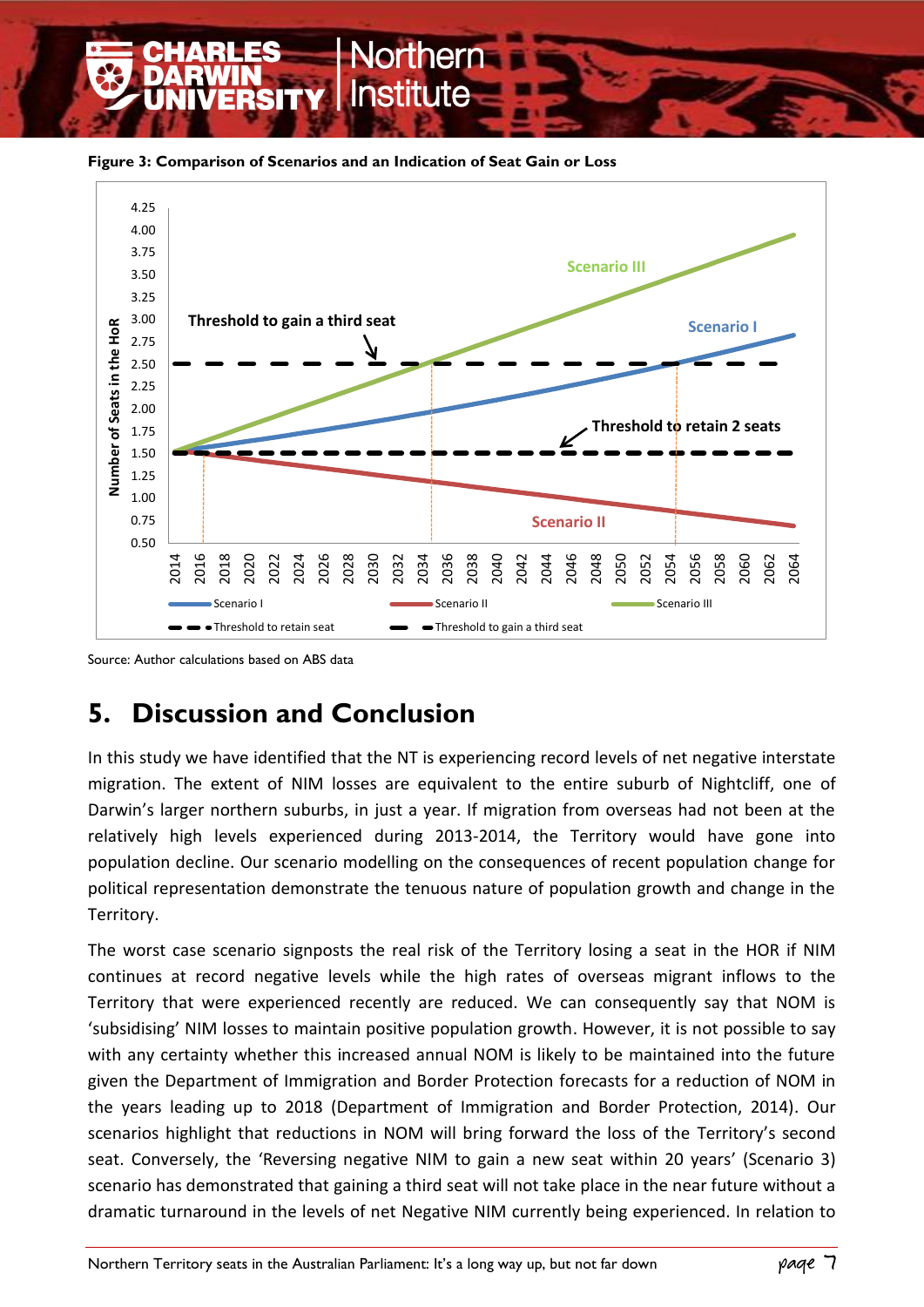its political representation in the national parliament, all of our scenarios suggest that "it's a long way up" to gain a third seat, but "not far down" for the Territory to lose its second seat. Unless the current systems and calculations for determining HOR seats change, the NT may once again face the issue of representational loss in the national parliament.

**orthern** 

**WIN<br>VERSITY | Institute** 

But simulations of population change in the Territory using the latest data also point to issues and consequences outside of maintaining levels of political representation. On the one hand, substantial population losses at a time when the economy of the Territory is purportedly in a position of great strength may seem incongruous. This set of circumstance is most likely related to economic development pathways pursued over the long-term by the Australian and Northern Territory Governments, in association with industry workforce practices.

Like most jurisdictions in the northern parts of developed nations, the focus for economic growth continues to be 'big projects' and resource-led developments. Carson (2011) has argued that the Territory's persisting 'demographic imbalance' (featuring high turnover, age and gender imbalances when compared to other States) reflects "…*Territory and federal government expectations of economic development patterns in the region and the frontier mythology created around the Northern Territory*." (p. 1). Most recently, major expansions in the Liquid Natural Gas (LNG) industry, and in particular the promise of economic 'boom times' from the construction of the very large Blaydn Point processing facility just outside of Darwin has fuelled development expectations. The construction phase is thought to have employed around 5,000 to 6,000 workers (including during 2014), although exact figures are difficult to ascertain. As with many such ventures in northern regions, construction has engaged primarily fly-in-fly-out workers accommodated at a workers facility outside of Darwin. It is likely very few of these workers have infiltrated population estimates since the qualifying period of residence is six months or more (see Taylor and Carson, 2014). While LNG expansion helps explain concurrent strong economic growth (through financial inflows associated with construction), it does not readily illuminate on record high population outflows to interstate.

Other inter-related factors driving record population outflows are likely to be working in conjunction and to include:

 Inflationary, social and amenity impacts for local residents which are being experienced during the period where LNG expansion has stimulated high levels of economic growth. The term 'crowding out' (of locals) is widely used in literature from around the world on the effects of large resource based projects on residents (see our 2013 research brief Welcome to the Boomtown! Darwin and the 'Boomtown Syndrome<sup>11</sup>). In the weeks prior to and following the final investment decision (to go ahead) for the Blaydn Point facility, for example, median house prices in Darwin spiked as speculative investors and property

-

<sup>&</sup>lt;sup>1</sup> Taylor, A & Winter, J (2013). Welcome to the Boomtown! Darwin and the 'Boomtown Syndrome'. [Research Brief] Retrieved from<http://www.cdu.edu.au/sites/default/files/research-brief-2013-3.pdf>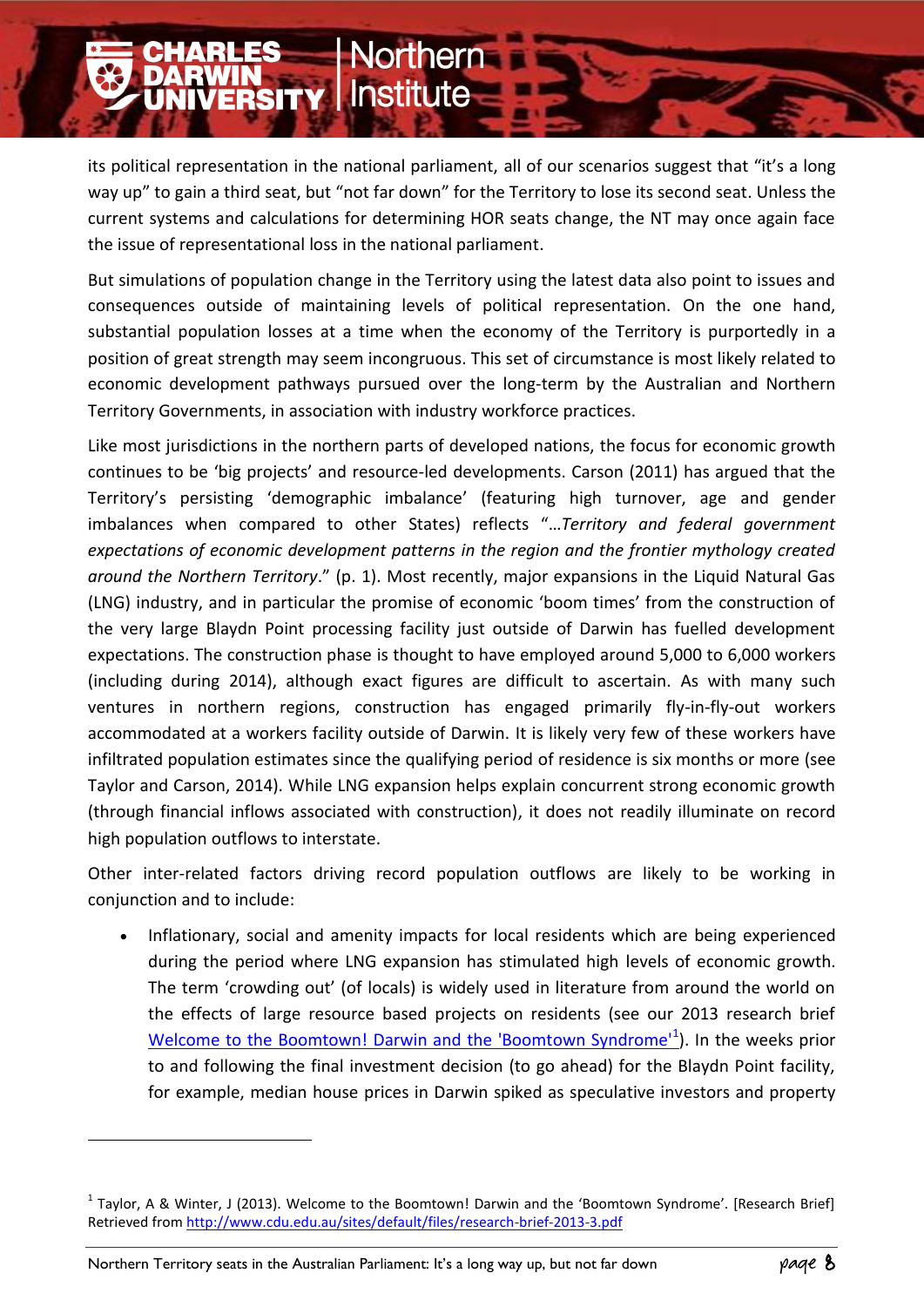vendors entered the market in anticipation of further house price rises during construction.

orthern

**WIN<br>ERSITY Institute** 

- The out-migration of workers whose contracts or workforce engagement in the Territory has ended. This type of migration flow is associated with the in-migration of people to the Territory for short periods (for example six months to 3 years) to 'boost' their career or financial situations. Many will be incorporated in resident population estimates (based on changing their Medicare details). Migrating out of the Territory once their contract or employment period ends has the dual effect of helping to ensure unemployment rates remain low while contributing to official figures for net population outflows.
- The significant numbers of working Territorians (particularly in the Public Administration and Safety industry category) who have recently moved into retirement ages. Based on past data showing a spike in out-migration rates from the Territory in post-retirement years, the majority of this 'bubble' of workers (see Martel et al., 2011) are likely to retire interstate, and are currently impacting on net population outflows.
- Effects from the suspension (from mid-2014) of the Rio Tinto alumina refinery at Nhulunbuy in the remote Arnhem Land area of the Territory. The suspension has led to an immediate population loss of around half of the town, which was around 4,200 residents in 2013. Outflows are anticipated to have peaked during 2014 but will continue into 2015 as small businesses and other sectors are affected.
- The absence of major (particularly construction) projects which employ local residents. In the past, interstate migration flows have been highly positive during periods where the construction of major projects has occurred. Examples include Cullen Bay and the Darwin Waterfront precinct. While LNG-led construction is presently occurring on a large scale in the NT, employment multiplier effects may be limited. This situation is borne out in international literature on local economic attributions from such projects, as well as the recent interstate migration statistics for the Territory.

In combination, these factors mean that it is not only a 'long way up' for the Territory in terms of forging greater political representation on the national stage. Its economy and population composition are also a 'long way' from being balanced, stable and diverse. In the context of specific policies to further develop northern Australia (Australian Government, 2014), this should challenge all Territorians to consider the types of economic development underpinning the economic growth indicators currently being experienced, but which also lead to inevitable cycles of low growth and contribute to unanticipated effects such as burgeoning out-migration to other parts of Australia. The fragility of our second seat in the HOR, which is demonstrated in this study, is emblematic of the delicate and complex interrelations between population, economy and policy for 'northern places' like the Northern Territory.